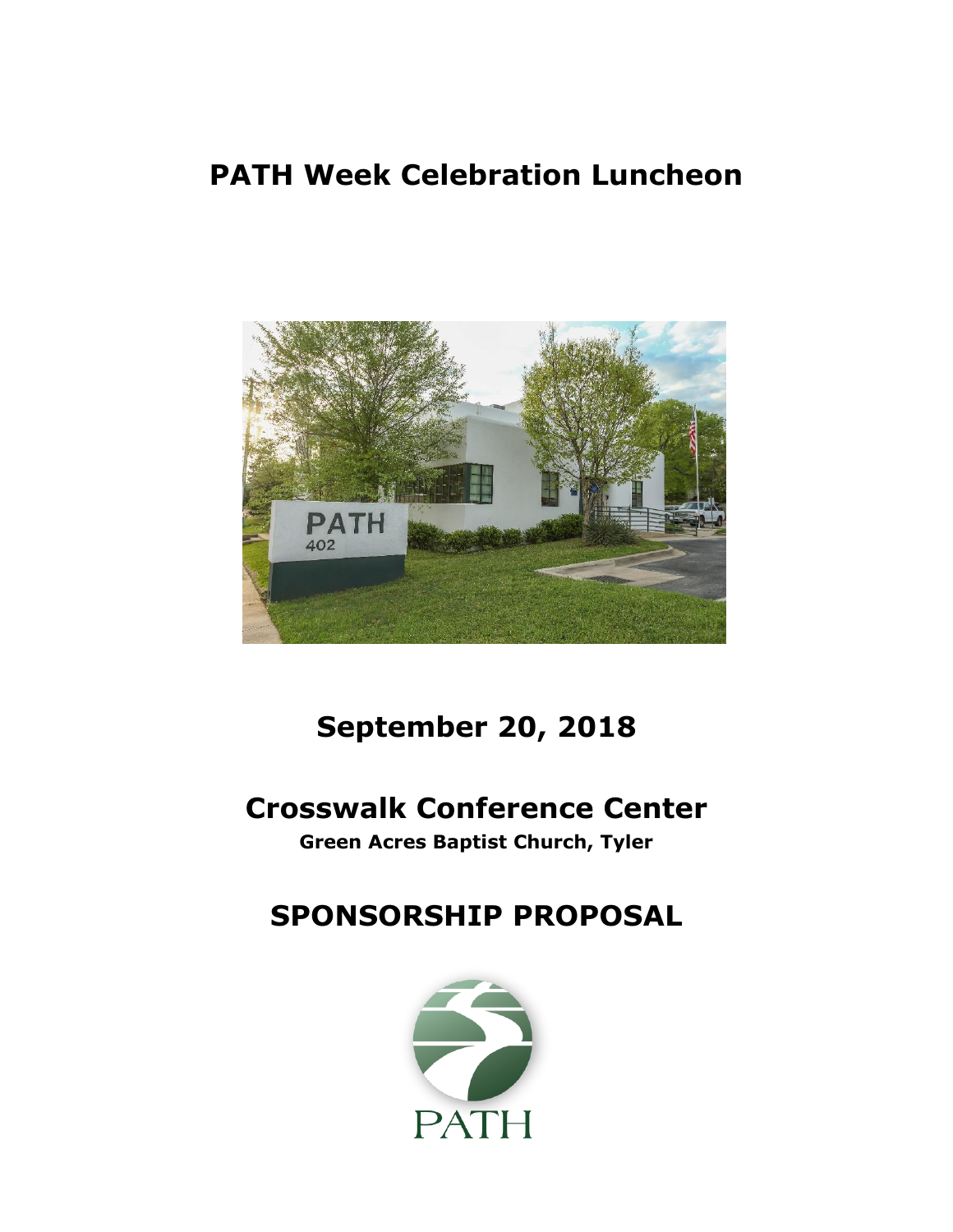## **Sponsorship Opportunity**

Join PATH in the fight to prevent homelessness for people in Smith County and East Texas. Not only would your sponsorship help PATH fulfill its mission to restore hope with a personalized approach to empower our East Texas neighbors to thrive in our community, it also provides unparalleled exposure for your company.

#### **PATH Week**

PATH Week is our signature fundraising event to help us raise both awareness and funds to support our homelessness prevention programs and services.

#### **What Does PATH Do?**

Founded in 1985, PATH's unique programs and services address the many factors keeping low income individuals and families in poverty, placing them at risk of homelessness and limiting their potential to move toward stability and the lives they want. Many of PATH's Emergency Assistance programs are unduplicated in our area. Services include rent and utility assistance, emergency and longterm prescription assistance, dental and vision care, transitional and permanent supportive housing, personalized case management, mentoring for at-risk youth and teens and the largest Choice Food Pantry in the region.





#### **WHY WE FUNDRAISE**

Funds raised through PATH Week events allow PATH staff and volunteers in our community to:

- Provide emergency assistance with rent, utilities, healthcare or food for individuals and families dealing with an unexpected crisis – illness, a car or home repair, or unpaid leave from work. The Choice Food Pantry alone requires \$10,000 monthly to supplement inkind donations and healthy food selections purchased in bulk.
- Support seasonal needs of low-income individuals and families such as fans, blankets, coats or holiday food baskets.
- Offer Transitional and Permanent Supportive Housing in PATH-owned homes in Tyler.
- As many as we serve each year  $-17,000$  in 2017 there are many more who we are unable to assist due to lack of funds. Between August and December of 2017, we had over 800 requests for rent assistance but were only able to serve 100 families.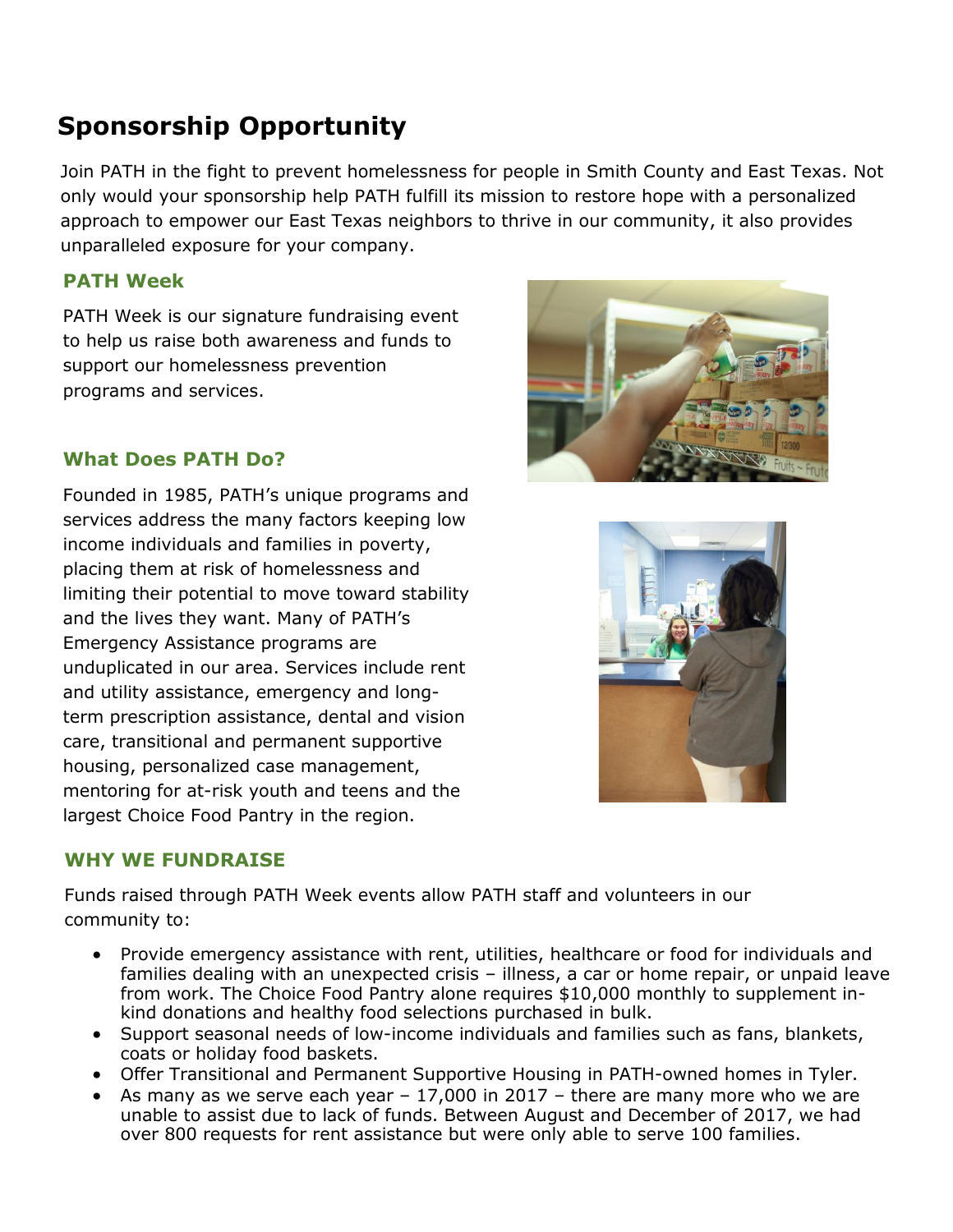# **Restoring Hope Begins HERE.**

#### **PATH Week Celebration Luncheon**

We invite you to be part of our signature fundraising event in Tyler. The event is being held on Thursday, September 20, 2018 from 11:30 am – 1 pm at Green Acres Baptist Church Crosswalk Conference Center.

#### **YOU CAN MAKE A DIFFERENCE**

Your company's involvement is key to restoring hope and empowering our East Texas neighbors in need. As a PATH Week sponsor, your employees and customers know that you are committed to helping make our community a better place to live for all.

Your participation and activation in PATH Week plays a vital role in our efforts to prevent homelessness. The entire community sees your leadership and commitment to PATH's mission:

 **Event Sponsorship.** There are a variety of giving levels in support of our PATH Week event. An overall event sponsorship offers the most benefit, but we also offer sponsorship of specific items, such as print sponsorship, for targeted access.





**Bob Goff** Author of *Love Does* & *Everybody Always*

- **Corporate Team Building.** Your entire company may get involved and participate in PATH Week. Employees, vendors, and customers can support PATH Week by displaying yard signs, volunteering as a group in our Choice Food Pantry or at PATH Community Homes in addition to attending the luncheon. This year's speaker, Bob Goff, is inspiring and sure to make an impact on your team.
- **In-kind Donation Drives.** Every little bit helps, and that includes in-kind donations of food, personal care items, diapers, and seasonal drives such as fans, blankets or Holiday Food Baskets. Corporate donation drives can be scheduled any time as food and care items are needed year-round.

#### **RETURN ON YOUR INVESTMENT**

Not only will sponsorship help PATH fulfill our mission to eliminate homelessness and restore hope, it also provides valuable exposure for your company in our city. Your sponsorship features the highest level of recognition including:

- Reach an audience of PATH supporters and volunteers throughout Smith and surrounding counties.
- Brand exposure through collateral materials, website, social media and newsletters.
- High community visibility and relationships through PATH Week Celebration Luncheon involvement.
- Build morale and increase day-of event visibility by attending with your team.
- On site promotion opportunity.

**GET THE WORD OUT.** Tell your customers, employees and vendors that you support PATH and our lifechanging work. The more people we get involved, the more people we can help.